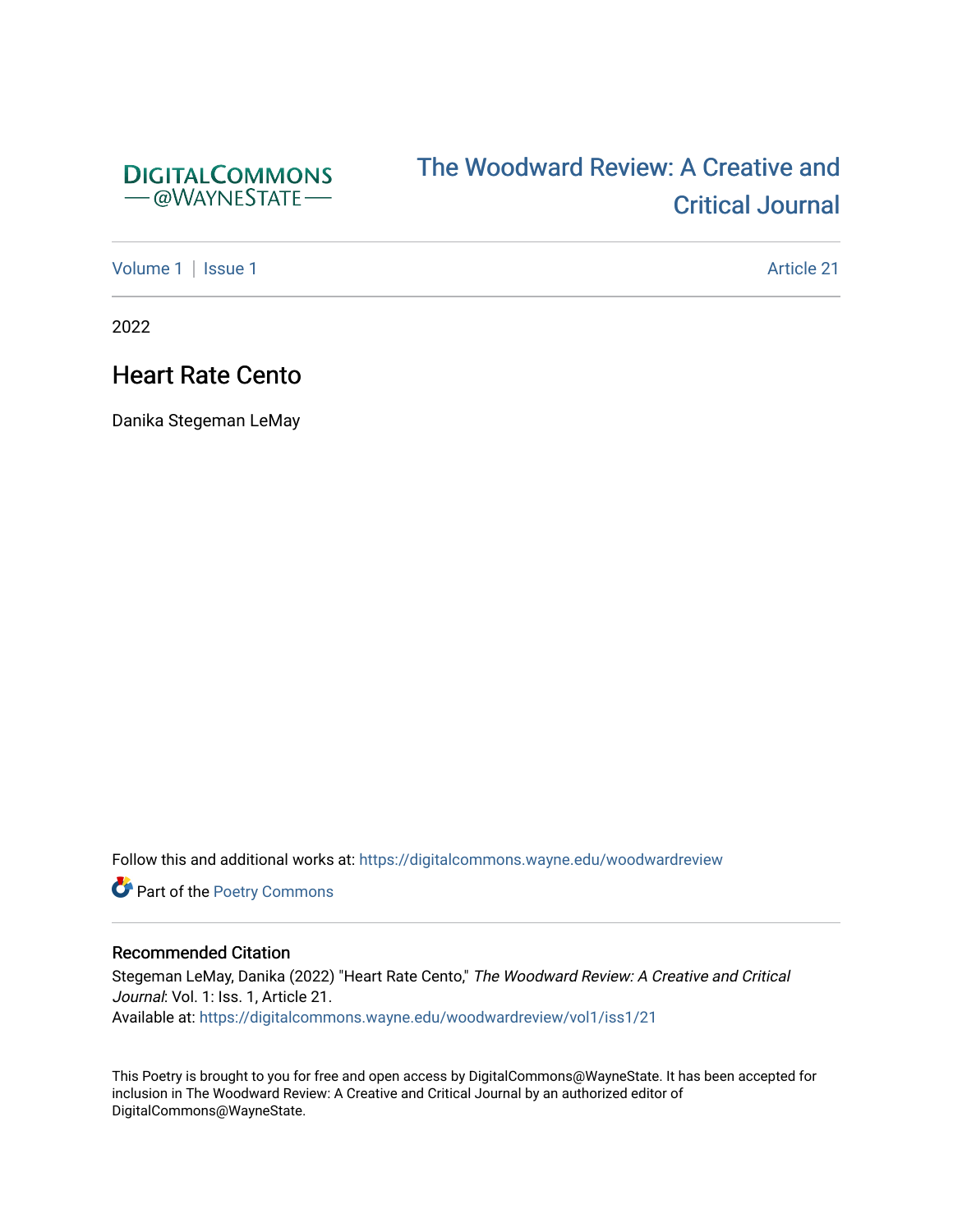### Danika Stegeman LeMay

## *Heart Rate Cento*

in the construction of the chest there is a heart

and I am aware of my heart: it opens and closes its bowl of red blooms out of sheer love of me

I cannot heave my heart into my mouth

of the heart they say too much the heart the heart

I'm terrified at the moral apathy–the death of the heart–which is happening here in my country

to further compromise an already compromised heart

a heart that's full up like a landfill

deep in the heart of the land

look into the dark heart and you will see what the dark eats other than your heart

the actual heart is an ugly machine

it doesn't stir the heart like a true wild rose

admit that the heart, though not useless, lacks the thing needed for some miracles

I had a friend whose heart was too heavy to hold, yes there's blood on the median like a boat without oars

nobody broke your heart, you broke your own

Heart Rate Variability is shaped by trauma

oh yeah I, I got a heart of darkness

won't you feel for me from your heart

there in your heart something that's never changing